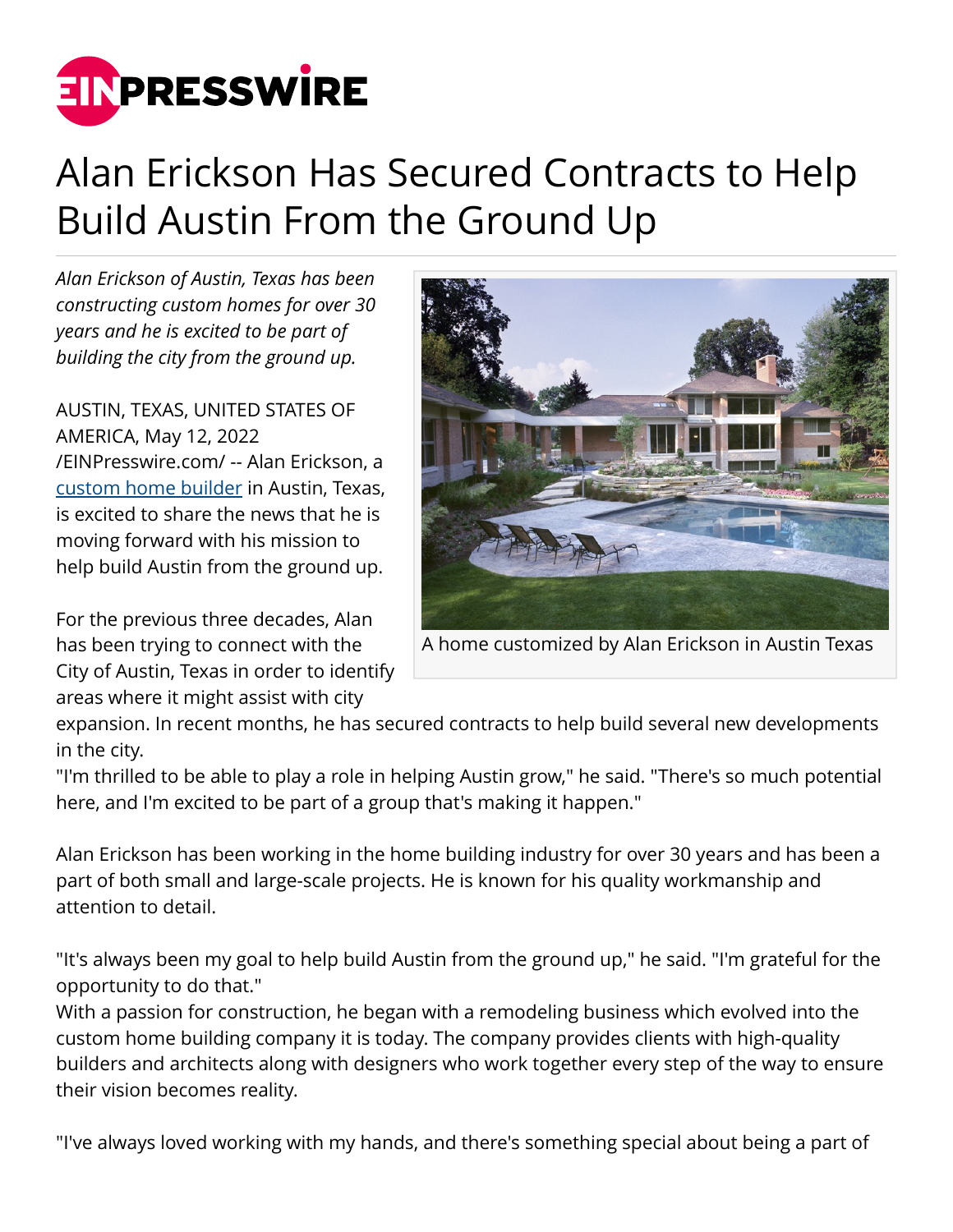creating a home," he said. "It's a privilege to be able to do that for others."

Just recently, he was interviewed by CultureMap Austin about his latest project - a luxury estate that is being built from the ground up. "We take great pride in our craftsmanship," said Alan, "And we're excited to be bringing this level of service to Central Texas."

"My mission statement has always been to build a quality house that will last a lifetime by following the latest trends, but with classic values of architecture. My team and I aim to create beautiful, timeless houses while providing superior customer service."

They are committed to working closely with their clients throughout every step of their project from design to completion so they can have peace of mind knowing it's being handled properly at a fair price.

Alan believes they offer something unique because they do not just build houses; they build relationships. He believes that every home should be your dream home and ensures quality in all services provided.

Furthermore, in another recent interview with a local news station, Alan stated that he wants each and every one of his homes to be unique and tailored specifically to the client's needs. "We're not just slapping some walls together," he says. "Every detail matters." From start to finish, he takes pride, this dedication to their customers has allowed him to become one of the top home builders in Central Texas.

Alan understands that the process can be overwhelming and take months or even years, but he's committed to making every step as simple as possible. Since client relationship is a top priority for him, each stage is clearly laid out to the client in the first consultation meeting, so that the client and the team begin to create a relationship of trust and transparency. "Whether you're looking for a new lot in one of the communities we serve or want us to find land on your behalf, we'll work with you every step of the way."

Alan stands out compared to other home builders due to his flexibility and hands-on approach. Every step of the way, he and his team are able to provide guidance, suggestions, and clarification of the process. The nature of his team's relationships with clients has allowed him to complete many impressive custom-built homes.

The company is growing quickly but with over 30 years of experience and expertise, Alan Erickson can help bring your dream home to life with their team of builders, architects, and designers.

For more information on Alan Erickson and his work, please visit his website at [https://www.alanericksontx.com/.](https://www.alanericksontx.com/)